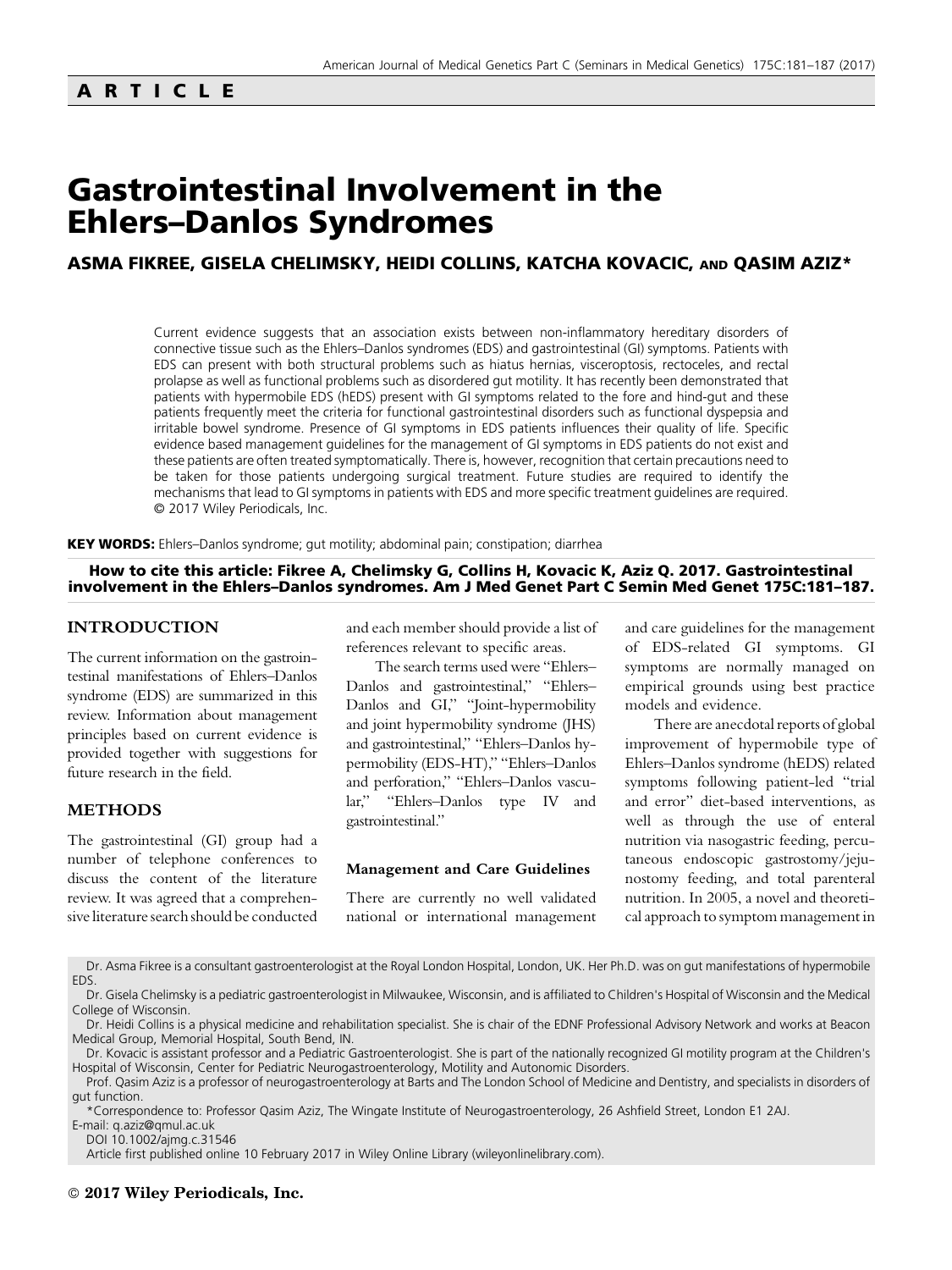EDS was described by Mantle et al. [2005]. The authors suggested that attention to nutrient intake, by use of supplements, may impact on symptom severity in EDS. Tinkle [2009] has also reported his experience with similar selected nutraceuticals in hEDS. In a 2015 review of gastrointestinal and nutritional issues in hEDS, Castori et al. [2015] suggested that there is a theoretical basis which suggests that lifestyle and nutrients may be beneficial in hEDS. Consequently, it is reasonable to postulate that these features may be managed or improved by nutritional supplementation and lifestyle modifications. In the author's own clinical practice, low FODMAP (Fructose, Oligosaccharides, Disaccharides, Monoamines, and Polyols) diet is frequently used to good effect for abdominal bloating, pain, and diarrhea, these features often overlap with irritable bowel syndrome (IBS) where the efficacy of this diet is now well established. Given that approximately 37% of patients with a diagnosis of IBS meet the criteria of hEDS [Fikree et al., 2015], it is not surprising that efficacy of this diet is being seen. However, further controlled studies are required to determine efficacy of the diet based interventions in patients with GI symptoms associated with hEDS.

In the author's own clinical practice, low FODMAP (Fructose, Oligosaccharides, Disaccharides, Monoamines, and Polyols) diet is frequently used to good effect for abdominal bloating, pain, and diarrhea, these features often overlap with irritable bowel syndrome (IBS) where the efficacy of this diet is now well established.

Surgical management of patients with vascular EDS who develop acute

GI complications such as bleeding or perforation has been described in the literature. These approaches range from refrain from intervention with conservative non-surgical management of intestinal perforation [Casey et al., 2014] to more conventional surgical management with resections of appropriate segments of the gut. It has been suggested that during surgery, all organs must be treated gently due to tissue fragility [Omori et al., 2011]. A systematic review of GI surgery and related complications in EDS [Burcharth and Rosenberg, 2012] suggests that surgery in patients with EDS is associated with a high risk of complications, which is why preoperative indications should be carefully considered. Furthermore, optimal therapy for these patients includes the awareness that EDS is a systemic disease involving fragility, bleeding, and spontaneous perforations from almost all organ systems. The authors suggested that a nonsurgical approach can be the best choice for these patients, depending on the condition.

Desmopressin has been used in a preliminary study of hEDS associated bleeding symptoms such as easy bruising, epistaxis, menorrhagia, and gum bleeding [Mast et al., 2009]. In these patients, desmopressin was given intranasally or intravenously and led to significantly reduced bleeding time. In the same study, desmopressin was also given to patient's pre-surgery (non-GI surgery) and none of these patients suffered from any post-surgical bleeding complications, in contrast, 30% of the patients who did not receive desmopressin developed post-operative bleeding complications. This suggests that desmopressin may have a role in the management of GI peri-surgical bleeding complications in EDS patients but further studies are required to test this hypothesis.

Recently, Fikree et al. [2015] have demonstrated that a significant proportion of patients with Functional Gastrointestinal Disorders (FGID) meet the criteria for hEDS. Patients with this overlap have a different phenotype with more chronic pain, somatization, autonomic symptoms and anxiety, and poorer pain-related quality of life compared to those without the overlap. Thus, it is likely that management of FGID patients with and without EDS overlap may differ. For instance, those with overlap may require earlier identification and holistic multidisciplinary management involving for instance rheumatologists, autonomic neurologists, and pain specialists.

Chronic musculoskeletal and visceral pain is common in patients with EDS. It is, therefore, likely that opioids will be considered in the management of these patients, which can significantly influence GI function and lead to deterioration in symptoms. Hence, avoidance of opioids should be a consideration in those with GI involvement.

Chronic musculoskeletal and visceral pain is common in patients with EDS. It is, therefore, likely that opioids will be considered in the management of these patients, which can significantly influence GI function and lead to deterioration in symptoms. Hence, avoidance of opioids should be a consideration in those with GI involvement.

Recognition that anatomical abnormalities such as diverticulosis, rectoceles, and prolapse can occur in patients with EDS may help to plan investigation and treatment in patients with GI symptoms. For instance, constipation is common in patients with hEDS [Fikree et al., 2014], and recognition that symptoms may at least partly be due to rectal evacuatory dysfunction due to the anatomic abnormalities such as rectocele and or prolapse may help to guide the management toward nurse led therapy aimed at improving defecatory dynamics or in some severe cased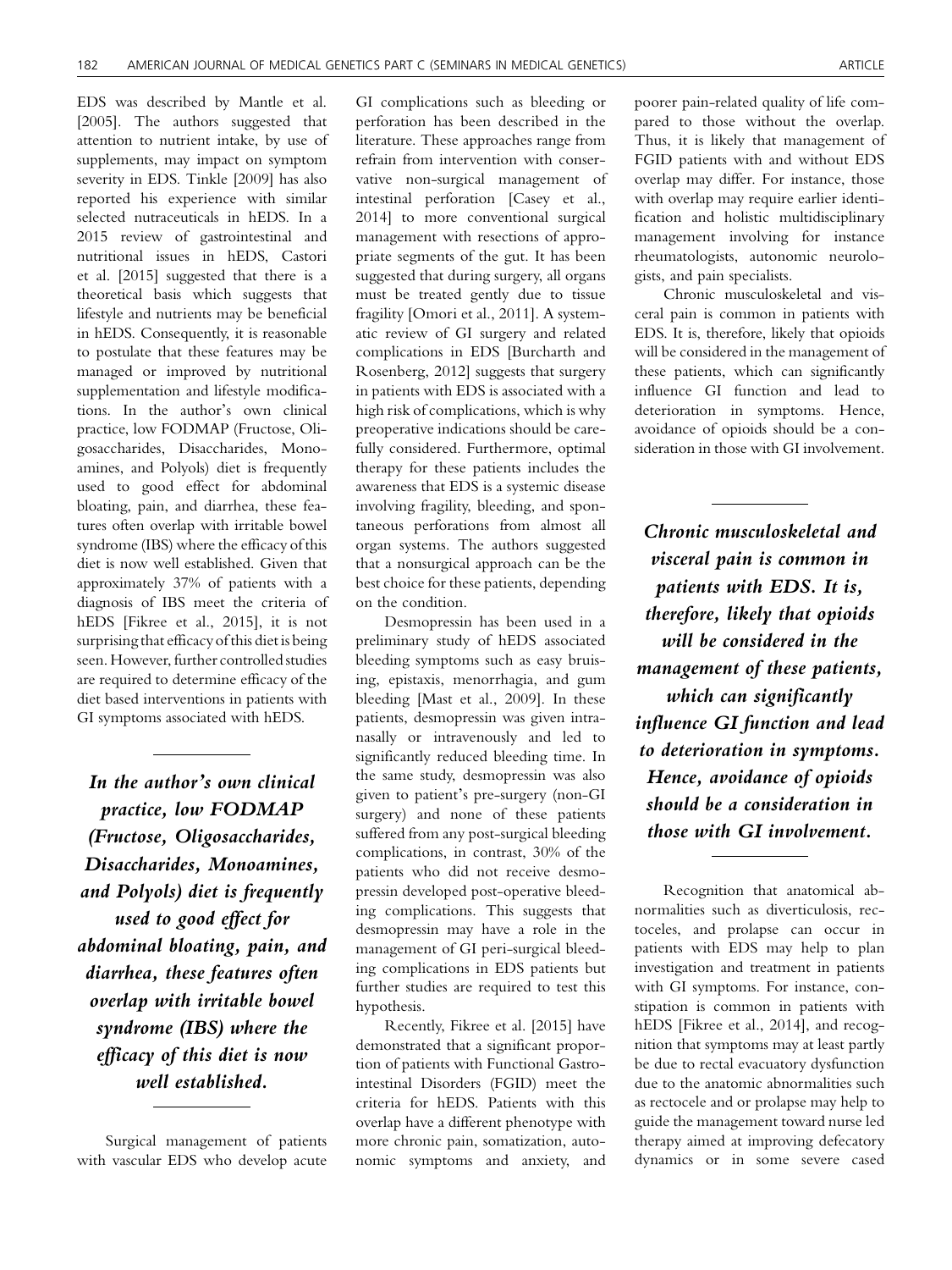surgical correction of the anatomic abnormality.

# GI Connective Tissue Abnormalities in Disease

Localized abnormalities in connective tissue have been described in association with GI pathology. In diverticular disease, there is increased elastin deposition in the taenia of the colon, and structural changes in the collagen of the smooth muscle [Whiteway and Morson, 1985]. Patients with hiatus hernias have fragmentation and distortion of elastin in their gastro-hepatic and phrenoesophageal ligaments [Curci et al., 2008]. Children with megacolon have atrophy of collagen in the tendinous connective tissue membrane of the myenteric plexus and muscularis propria, referred to as "atrophic desmosis" [Meier-Ruge, 1998]. Evidence also exists for the association between GI pathology and both inflammatory and non-inflammatory connective tissue disorders [Braun and Sieper, 1999]. A rationale, therefore, exists for an influence of connective tissue disorders on gut structure and function. Evidence now exists of involvement of the entire GI tract in EDS.

# EDS AND ABNORMAL GI TRACT

#### EDS and Abnormal GI Anatomy

In a study of EDS patients, only 11 out of 143 (7.7%) who underwent endoscopic assessment had a hiatus hernia [Nelson et al., 2015]. A study in patients with lower urinary tract dysfunction demonstrated that patients with hEDS were significantly more likely to have symptoms of rectal evacuatory dysfunction and evidence of rectal morphological anomalies, for example, rectal prolapses, compared to those without hEDS [Manning et al., 2003]. In a case series of EDS patients at the Mayo clinic, all 4 patients who underwent an MR proctogram had an anterior rectocele [Nelson et al., 2015]. In the same study, 12 (11%) out of 110 who underwent colonoscopy had diverticulosis or diverticulitis.

Case reports of patients with hEDS describe further anatomical abnormalities in small numbers of patients. Diverticular disease has been described in association with EDS [Lindor and Bristow, 2005]. Visceroptosis of the bowel has been described in two patients with hEDS [Reinstein et al., 2012]. This refers to the downward displacement of abdominal organs below their natural position. It is rare and its aetiology is unknown. It can cause kinking of thin walled structures such as blood vessels and nerves and thereby cause symptoms, which can be severe. In the case described, the patient presented with a 4 year history of abdominal distension and bloating that interfered with her eating and activities of daily living.

## EDS and Abnormal GI Physiology

Results of gastrointestinal physiological studies were reported in a retrospective observational study from the Mayo clinic in EDS patients of whom the vast majority had hEDS (71.7%) [Nelson et al., 2015]. About 13 out of 46 (28%) patients who underwent colonic transit studies had abnormal results; nine with slow transit and four with fast transit. A total of 60% of these patients with abnormal colonic transit had hEDS In the same study, 17 out of 76 (22%) patients had abnormal gastric emptying half being fast and half being slow Abnormal oesophageal manometry was present in 5 out of 11 (31%) patients. About 7 out of 16 patients (44%) had pathological acid reflux on reflux testing.

# Association Between hEDS and GI Symptoms

The association between hEDS and GI symptoms was first described 12 years ago by Hakim and Grahame [2004]. They found that hEDS patients attending a hypermobility clinic had significantly more GI symptoms compared to age and sex matched controls (37% vs. 11%). The most common GI symptoms were nausea, abdominal pain, constipation, and diarrhea. It was felt that dysautonomia was one mechanism by which this may occur [Gazit et al., 2003; Hakim and Grahame, 2004], and since then it has been shown that Postural Tachycardia Syndrome (PoTS) is associated with GI symptoms such as nausea, reflux, bloating, constipation, and diarrhea [Mathias et al., 2011]. Thus, it would appear that hEDS, autonomic symptoms, and GI symptoms are indeed linked, though the exact mechanism for the association is unknown.

The association between hEDS and GI symptoms was first described 12 years ago by Hakim and Grahame. They found that hEDS patients attending a hypermobility clinic had significantly more GI symptoms compared to age and sex matched controls (37% vs. 11%). The most common GI symptoms were nausea, abdominal pain, constipation, and diarrhea.

As that landmark study, other studies in various hospital settings and countries, have confirmed that GI symptoms are common in patients with an existing diagnosis of hEDS. In a study of 21 hEDS patients attending a genetics clinic in Italy, 87% of patients were found to have GI symptoms, most commonly dyspepsia (67%), gastrooesophageal reflux (57%), recurrent abdominal pain (62%), alternating constipation and diarrhea (33%), and abdominal hernias (5%) [Castori et al., 2010]. Furthermore, the same author demonstrated that the incidence of GI symptoms increased with age, and that older hEDS patients were more likely to have GI symptoms than their younger counterparts.

In a prospective cross-sectional study of over 600 new patients in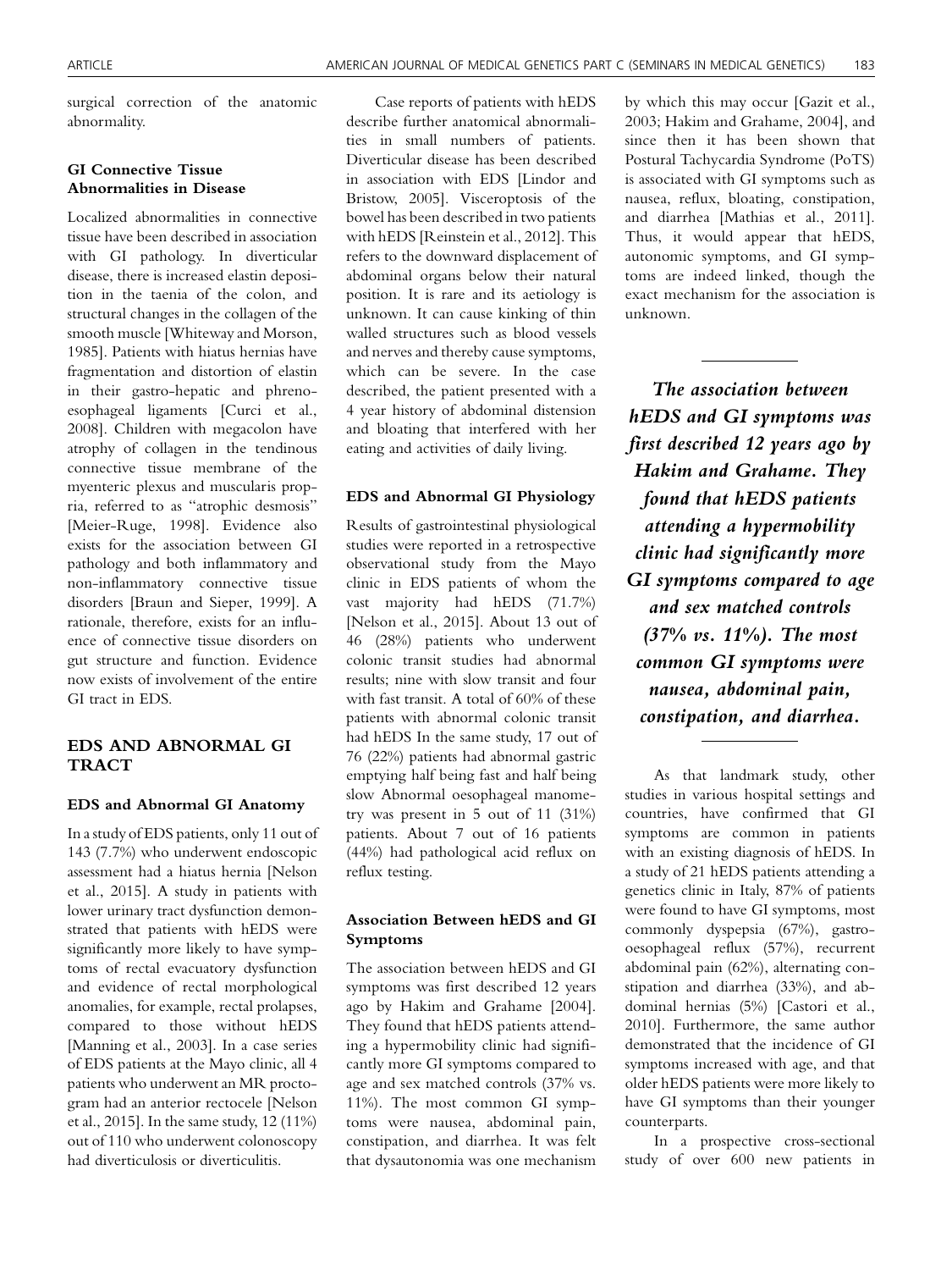secondary care GI clinics, Fikree et al. [2014] looked at three groups of patients including those with established hEDS from rheumatology clinics (hEDS-Rh), those with hEDS albeit previously undiagnosed (hEDS) and those without hEDS (non-hEDS). They demonstrated that approximately one-third of unselected patients attending GI clinics have previously undiagnosed hEDS based on validated clinical criteria; however, the GI symptom profile in these patients is less severe than that observed in patients with established hEDS referred from rheumatology clinics. In the newly diagnosed hEDS patients, there was a significant association with gastrooesophageal reflux and dyspeptic symptoms but not with alternating bowel habit, chronic abdominal pain, dysphagia, globus, and bloating; however, these symptoms were more common in the hEDS-Rh group. Autonomic dysfunction, chronic pain, and analgesic use, but not psychopathology, showed increasing trends across the three groups, being highest in patients with hEDS-Rh. Thus, they concluded that hEDS is common in GI clinics, with increased burden of upper GI and extra intestinal symptoms.

Studies from a Genetics Department in Belgium not only confirm that GI symptoms such as constipation, diarrhea, bloating, and swallowing problems are present in hEDS, but that these GI symptoms are associated with clusters of other extra-articular symptoms, in particular cognitive problems, insomnia, postural dizziness, and syncope [Rombaut et al., 2011]. This group also recognized that there was large heterogeneity in presentation and not all patients had the same cluster of symptoms. Consequently, they performed a cluster analysis and identified that two main clusters. In both clusters, musculoskeletal symptoms were most prominent; however, the pattern of extraarticular symptoms differed. GI symptoms were particularly prominent in the cluster, which also had high levels of fatigue, cutaneous changes, orthostatic, immune, urogynecological, visual, and respiratory problems [De Wandele et al., 2013].

#### hEDS and Organic GI Disorders

Only two published studies exist which demonstrate a possible association between hypermobility and organic disorders, and these were done in patients with inflammatory bowel disease (IBD) and celiac disease. The first was performed in a Greek Hospital setting [Vounotrypidis et al., 2009] which described that the prevalence of hEDS in Crohn's disease (12.2%) was higher than that in UC (3.6%) but this difference was not statistically significant. Fikree et al. [2015] also demonstrated a relatively high prevalence of JHS in Crohn's disease and ulcerative colitis patients (32% and 21%, respectively). No other studies have further examined this association between EDS and IBD.

One small study demonstrated a high prevalence of celiac disease in hEDS patients [Danese et al., 2011]. Thirty-one patients attending a genetics clinic with an established hEDS diagnosis were screened for celiac disease using IgA/G endomysial antibodies and/or anti-tissue transglutaminase, of which six (19%) tested positive. Duodenal biopsies from five had features consistent with celiac disease. The prevalence of celiac disease (16%) in the hEDS group was, therefore, significantly higher than the estimated population prevalence (1%) [Danese et al., 2011]. However, there are a number of limitations to this study. First, the population prevalence of celiac disease was estimated rather than calculated. Second, the basis on which hEDS patients were selected for testing for celiac disease is not described and, therefore, there may be a degree of selection bias. Nevertheless, these results were broadly corroborated in another study with a small sample size, where hEDS was diagnosed in four out of 13 (30%) patients attending GI clinics with a new diagnosis of celiac disease [Fikree et al., 2015].

#### hEDS and Functional GI Disorders

Direct evidence for an association between FGID and generalized joint hypermobility initially came from a retrospective observational study in tertiary gastroenterology setting [Zarate et al., 2009]. A subgroup of these

patients were assessed further by a rheumatologist, and found to have hEDS. Patients with hEDS tended to have motility problems in their gut on physiological testing, for example, small bowel dysmotility, delayed gastric emptying and delayed colonic transit. This study suggested that in a tertiary neurogastroenterology setting, hEDS was associated with GI dysmotility.

In studies demonstrating the presence of GI Symptoms in hEDS, GI symptoms were often attributable to FGID subtypes such as IBS, rectal evacuatory dysfunction, and functional constipation [Manning et al., 2003; Castori et al., 2010; Zeitoun et al., 2013], all of which are ROME III categories of FGID. In another paper, two-thirds of patients with hEDS who reported having appendectomies for abdominal pain did not have a positive outcome of surgery, suggesting that the pain was more likely to be secondary to a functional cause rather than appendicitis [Rombaut et al., 2011].

Fikree et al. [2015] further studied the association between hEDS and FGID and the impact of this association on comorbidities and quality of life (QOL). In a prospective case-control study in secondary care GI clinics over 2 years, hEDS was assessed prior to consultation in consecutive new patients. It was demonstrated that hEDS prevalence was higher in FGID compared to organic GI disorders (39.0% vs. 27.5%, ORadj: 1.51, CI:  $1.07-2.12$ ,  $P = 0.02$ ), and particularly associated with functional gastroduodenal disorders (44.1%, ORadj: 2.08, CI: 1.25–3.46,  $P = 0.005$ ), specifically postprandial distress syndrome (51%, ORadj: 1.99, CI: 1.06– 3.76,  $P = 0.03$ ). FGID patients with hEDS had increased chronic pain, fibromyalgia, somatization scores, urinary autonomic scores, and worse painrelated QOL scores. The authors concluded that hEDS is significantly associated with FGID, and this subgroup of patients have increased comorbidity and decreased QOL.

#### hEDS and GI Symptoms in Children

Data on gastrointestinal manifestations in children with hEDS is limited.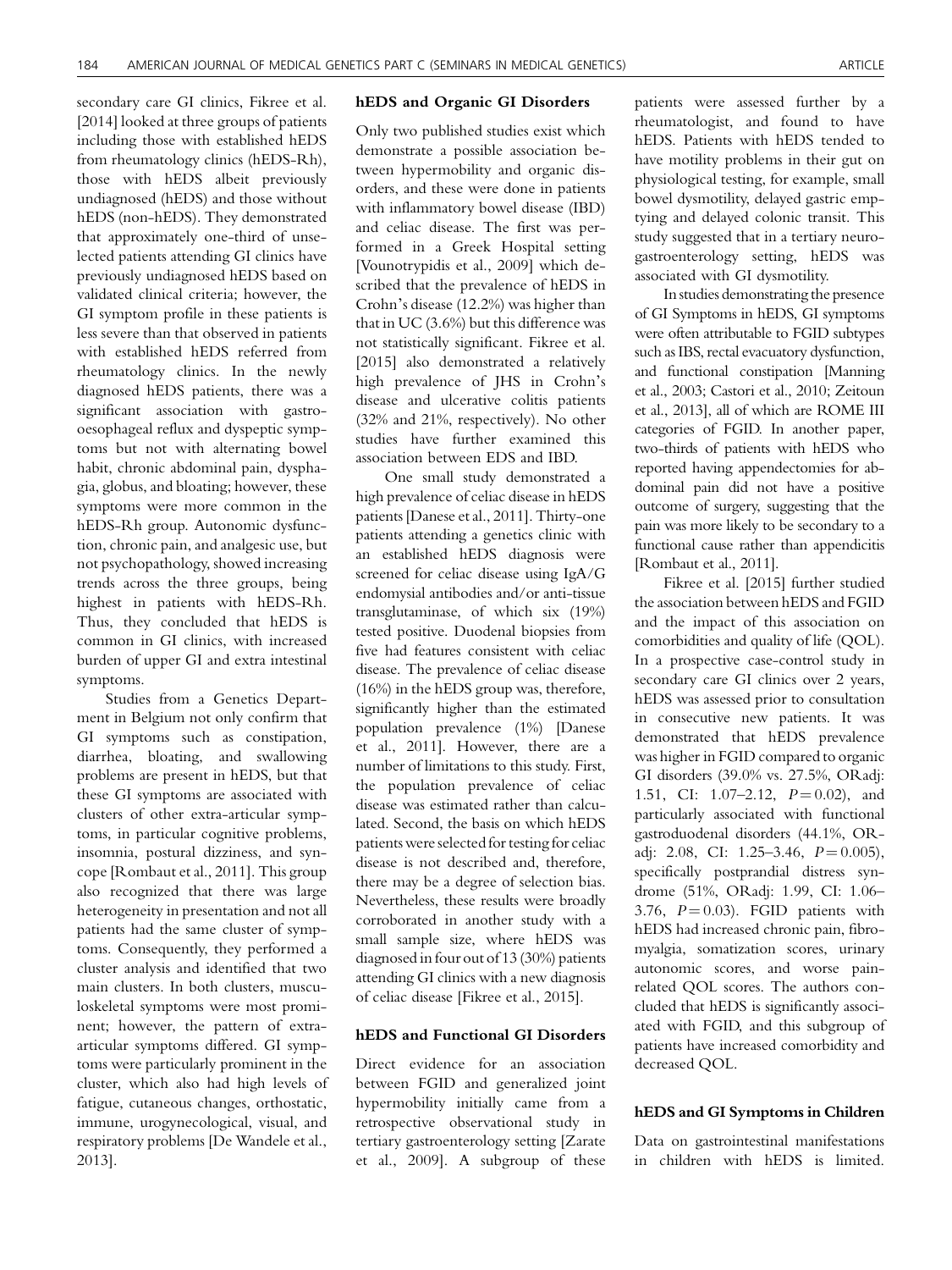However, several studies link constipation with childhood generalized joint hypermobility (GJH) as determined by the Beighton score. These studies found constipation rates ranging from 11% to 38% in hypermobile children. Constipation was more common in hypermobile boys [de Kort et al., 2003; Adib et al., 2005; Reilly et al., 2008].

A variety of gastrointestinal symptoms and functional GI disorders have also been linked to joint hypermobility in children. Pacey et al. [2015] reported gastrointestinal symptoms in 54% of children with GJH. Kovacic et al. [2014] found a 56% prevalence of GJH in adolescents diagnosed with complex functional GI disorders. In these patients, fibromyalgia appeared associated with GJH. A large population study in India found a high prevalence of GJH and a possible link of this condition with moderate-severe malnutrition [Hasija et al., 2008].

# GI Symptoms in Other Subtypes of EDS

GI symptoms have been described in EDS I, II, and IV subtypes as well as in patients with Tenascin X deficiency.

In classic EDS (cEDS), diverticular disease has been described [Kitsiou-Tzeli et al., 2010]. Although spontaneous acute pancreatitis has been described in cEDS, it is not clear if this is a true association or an incidental finding [Sarra-Carbonell and Jimenez, 1989].

Various GI manifestation of the vascular type of EDS (vEDS) has been described. Most of these relate to organ perforation and or bleeding [Pepin et al., 2000; Baichi et al., 2005; Diz et al., 2009; Omori et al., 2011; Anderson and Sweetser, 2014; Yoneda et al., 2014]. Familial cases of sigmoid perforation have also been described [Surgey et al., 2011]. There also appears to be increased risk of colonic perforation during colonoscopy [Rana et al., 2011]. Occult and overt small bowel perforation can also occur [Aldridge, 1967; Leake et al., 2010]. Even esophageal perforation has been described [Habein, 1977]. Furthermore, congenital diaphragmatic hernia (CDH) has been reported in two siblings with a suspected diagnosis of vEDS with consanguineous parents [Lin et al., 2006]. The index case was a 3 year-old girl who had surgery for CDH at 5 months of age, with recurrence 6 months later followed by further surgery. Recurrence at 3 years of age prompted further investigations. Twodimensional echocardiography revealed an atrial septal defect, dilatation of the pulmonary arteries, and suspected abnormally tortuous aorta. Subsequent contrast-enhanced magnetic resonance angiography revealed marked tortuousity of the aorta and the innominate, left common carotid, left subclavian, and bilateral vertebral arteries, that was suggestive of EDS. Further detailed evaluation of the patient revealed hyper elastic skin and mild hypermobility of the knee joints. A chromosome study did not demonstrate an obvious abnormality but diagnosis of vEDS was made on clinical grounds. Subsequently, her 1-year-old brother was also diagnosed with CDH.

Various GI manifestation of the vascular type of EDS (vEDS) has been described. Most of these relate to organ perforation and or bleeding. Familial cases of sigmoid perforation have also been described.

vEDS complicated by eventration of the diaphragm and colonic and jujenal perforation has been described [Iwama et al., 1989]. Post-operative celiac artery thrombosis [Debnath et al., 2007] and other complications [Freeman et al., 1996] can also occur in vEDS. In addition, spontaneous rupture of the liver [Gelbmann et al., 1997; Mistry et al., 2000; Ng and Muiesan, 2005] and spleen [Privitera et al., 2009] as well as post-operative bleeding into the liver capsule [Blaker et al., 2007] has been reported in these patients.

In a review of surgical complications of vEDS by Freeman et al. [1996], 44 gastrointestinal and 45 vascular complications of vEDS have been reported in the literature between January 1975 and July 1995. This included 41 colon perforations, two paraesophageal hernias, 22 spontaneous haemorrhages, 17 aneurysms, and 5 arterial dissections. A total of 27 colonic perforations were treated with resection and diversion, 11 with total abdominal colectomy (TAC), and 3 with primary colon repair. Re-perforation occurred in 15 resection/diversion patients versus none treated with TAC  $(P < 0.05)$ . Seven patients (23.3%) died from their gastrointestinal complications. Twelve (30%) patients died from vascular complications of vEDS, seven of whom had been treated with arterial reconstruction  $(P< 0.05)$ . This review supports treating colon perforations in vEDS patients with TAC and end ileostomy to avoid a re-perforation or an anastomotic leak. Stillman et al. [1991] have described spontaneous colonic perforation, a complication traditionally treated by primary closure of the perforated segment and creation of an end colostomy, while attempts at bowel re-anastomosis often result in repeated colon perforations. They present a patient with vEDS with colonic perforation proximal to an end colostomy, and describe the surgical strategy to prevent recurrences of this and other postoperative complications associated with the syndrome.

GI symptoms have been described in patients with Tenascin X (TNX) deficiency including abdominal pain [Lindor and Bristow, 2005] episodes of spontaneous and secondary ileus and perforations (sigmoid and duodenum), with post-operative incisional hernia and incarceration. Chronic constipation and rectal prolapse, pan colonic diverticulosis with diverticulitis, uterine prolapse, and moderate sized hiatus hernia [Lindor and Bristow, 2005] have also been described. Increased incidence of GI problems in family members of TNX deficiency patients have been described including chronic constipation since childhood, and rectal prolapse. Spontaneous perforation of colonic diverticulum,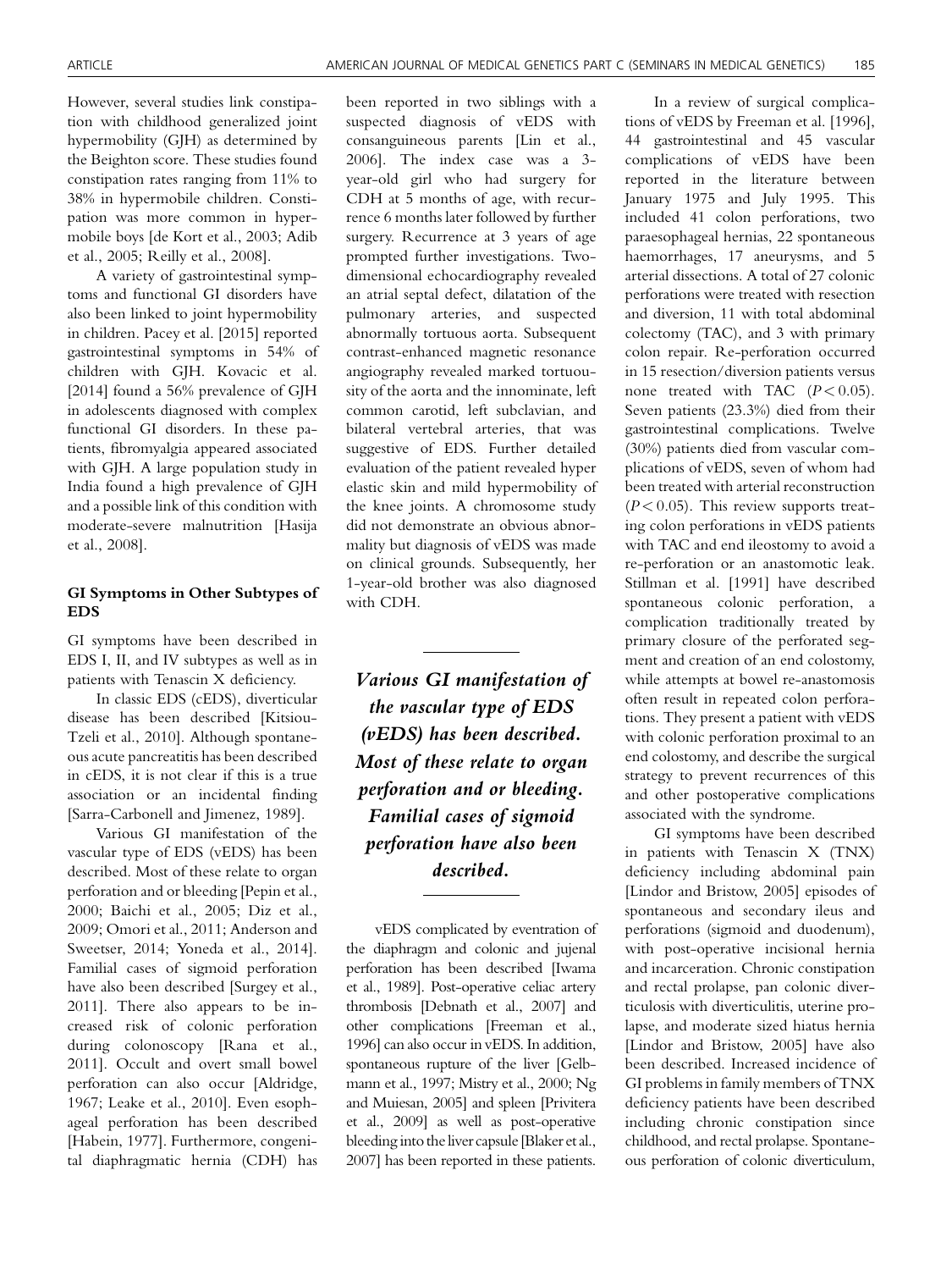multiple intra-abdominal abscesses, duodenal and sigmoid diverticulae have also been reported in TNX deficient patients. Gastric ulceration [Hendriks et al., 2012] and GI bleeding [Schalkwijk et al., 2001] has also been described in a male patient with homozygous for TNX deficiency.

#### FUTURE DIRECTIONS

It is clear from the above literature review that GI symptoms can occur in all EDS subtypes. GI perforations and bleeding complications are less likely in hEDS and most likely in vEDS than in the other subtypes. There is a high prevalence of hEDS in patients presenting with the features of FGID especially functional dyspepsia. hEDS patients with GI symptoms also often have a combination of musculoskeletal, autonomic, and urinary tract symptoms.

There remain several knowledge gaps and future work will be needed to address these on an epidemiological, physiological, cellular, molecular, and genetic level. The aetiology of GI symptoms in individuals with EDS will need to be determined and this will require investigation of biomechanical, autonomic, and sensorimotor function of the upper GI tract. The understanding of which EDS individuals will develop GI symptoms and how they progress over time, what other factors such as poor nutrition, traumatic life events, viral infections, and so on, precipitate the worsening of GI and extra-intestinal symptoms in these patients will require longitudinal studies. Improving our understanding of the above-mentioned factors will enable better treatment strategies to be devised.

Identification of the nature of the connective tissue defect in EDS and its relation to the functioning of the GI tract is undeniably an important question now and will require genetic studies in humans and validation studies in animal models. The mechanism of the link between EDS and PoTS also needs further study. Furthermore, signaling between the extracellular matrix (component of connective tissue) and intracellular structures is now recognized as

being critical to normal cellular function, and there has been increasing research into various signaling components (e.g., growth factors) which might provide treatable targets in the future. Genetic studies such as exome sequencing on families of patients with hEDS, and in patients who have had deep phenotypic profiling perform are some of the methods that may pave the way of identification of the molecular abnormalities that underlie this hitherto difficult to understand disorders.

## **CONCLUSION**

Current literature suggests an association between all subtypes of EDS and GI symptoms. This association is common and has hitherto been underestimated. The group observed that evidence for GI symptoms to be included as a major EDS diagnostic criteria is compelling. However, a causative relationship between abnormalities in connective tissue and GI symptoms has not yet been established. Similarly, specific evidence based guidelines for the management of EDS patients with GI symptoms are not yet available.

## **REFERENCES**

- Adib N, Davies K, Grahame R, Woo P, Murray KJ. 2005. Joint hypermobility syndrome in childhood. A not so benign multisystem disorder? Rheumatology 44:744–750.
- Aldridge RT. 1967. Ehlers-Danlos syndrome causing intestinal perforation. Br J Surg 54:22–25.
- Anderson B, Sweetser S. 2014. A woman with spontaneous colonic perforation. Gastroenterology 147:1224–1225.
- Baichi MM, Arifussin RM, Mantry P. 2005. Gastrointestinal bleeding in a patient with Ehlers-Danlos syndrome: An endoscopic dilemma. Dig Dis Sci 50:1342–1343.
- Blaker H, Funke B, Hausser I, Hackert T, Schirmacher P, Autschbach F. 2007. Pathology of the large intestine in patients with vascular type of Ehlers-Danlos syndrome. Virchows Arch 450:713–717.
- Braun J, Sieper J. 1999. Rheumatologic manifestations of gastrointestinal disorders. Curr Opin Rheumatol 11:68–74.
- Burcharth J, Rosenberg J. 2012. Gastrointestinal surgery and related complications in patients with Ehlers-Danlos syndrome: A systematic review. Dig Surg 29:349–357.
- Casey MC, Robertson I, Waters PS, Hanaghan J, Khan W, Barry K. 2014. Non-operative management of diverticular perforation in a

patient with suspected Ehlers-Danlos syndrome. Int J Surg Case Rep 5:135–137.

- Castori M, Camerota F, Celletti C, Danese C, Santilli V, Saraceni VM, Grammatico P. 2010. Natural history and manifestations of the hypermobility type Ehlers-Danlos syndrome: A pilot study on 21 patients. Am J Med Genet Part A 152A:556–564.
- Castori M, Morlino S, Pascolini G, Blundo C, Grammatico P. 2015. Gastrointestinal and nutritional issues in joint hypermobility/ Ehlers-Danlos syndrome, hypermobility type. Am J Med Genetic C Semin Med Genet 169C:54–75.
- Curci JA, Melman LM, Thompason RW, Soper NJ, Matthews BD. 2008. Elastic fiber depletion in the supporting ligaments of the gastroesophageal junction: A structural basis for the development of hiatal hernia. J Am Coll Surg 207:191–196.
- Danese C, Castori M, Celletti C, Amato S, Lo Russo C, Grammatico P, Camerota F. 2011. Screening for celiac disease in the joint hypermobility syndrome/Ehlers-Danlos syndrome hypermobility type. Am J Med Genet Part A 155A:2314–2316.
- de Kort LM, Verhulst JA, Engelbert RH, Uiterwaal CS, De Jong TP. 2003. Lower urinary tract dysfunction in children with generalized hypermobility of joints. J Urol 170:1971–1974.
- De Wandele I, Rombaut L, Malfait F, De Backer T, De Paepe A, Calders P. 2013. Clinical heterogeneity in patients with the hypermobility type of Ehlers-Danlos syndrome. Res Dev Disabil 34:873–881.
- Debnath UK, Sharma H, Roberts D, Kumar N, Ahuja S. 2007. Coeliac axis thrombosis after surgical correction of spinal deformity in type VI Ehlers-Danlos syndrome: A case report and review of the literature. Spine 32: E528–E531.
- Diz DI, Ubieto JMOD, Parejto PT, Muinelo AFF, Lorenzo FJG. 2009. Colon perforation and Ehlers-Danlos syndrome type IV: Total laproscopic colectomy. Cirugia Espanola 86:47–49.
- Fikree A, Aktar R, Grahame R, Hakim AJ, Morris JK, Knowles CH, Aziz Q. 2015. Functional gastrointestinal disorders are associated with the joint hypermobility syndrome in secondary care: A case-control study. Neurogastroenterol Motil 27:569–579.
- Fikree A, Grahame R, Aktar R, Farmer AD, Hakim AJ, Morris JK, Knowles CH, Aziz Q. 2014. A prospective evaluation of undiagnosed joint hypermobility syndrome in patients with gastrointestinal symptoms. Clin Gastroenterol Hepatol 12:1680–1687.
- Freeman RK, Swegle J, Sise MK. 1996. The surgical complications of Ehlers-Danlos syndrome. Am Surg 62:869–873.
- Gazit Y, Nahir AM, Grahame R, Jacob G. 2003. Dysautonomia in the joint hypermobility syndrome. Am J Med 115:33–40.
- Gelbmann CM, Kollinger M, Gmeinwieser J, Leser HG, Holstege A, Scholmerich J. 1997. Spontaneous rupture of liver in a patient with Ehlers-Danlos disease type IV. Dig Dis Sci 42:1724–1730.
- Habein HC. 1977. Ehlers-Danlos syndrome with spontaneous rupture of the esophagus. Report of first case. Rocky Mt Med J 74:78–80.